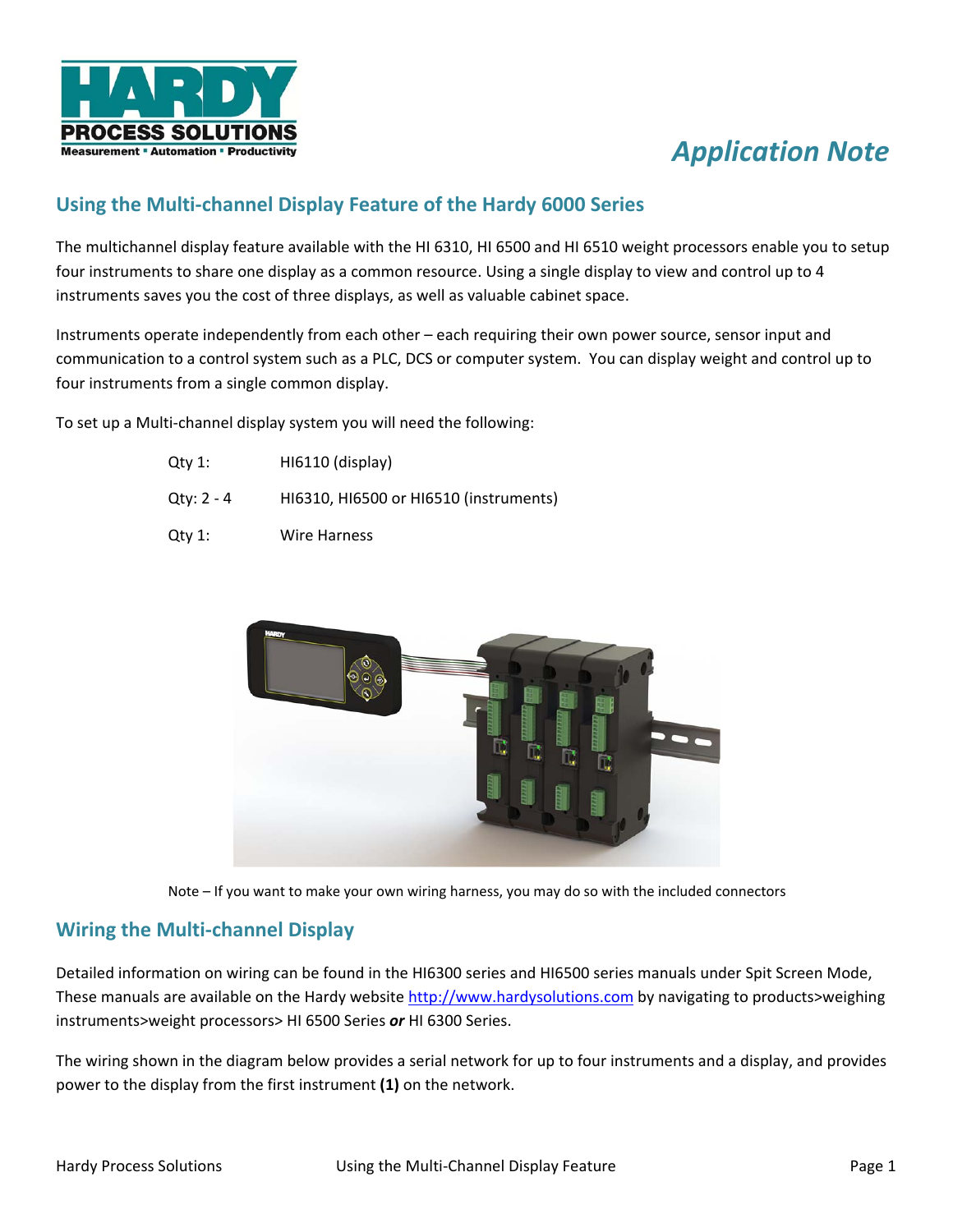

You can purchase a pre-made wiring harness or you may elect to create your own with the supplied connectors. The pre-made wiring harness provides a 6 ft. lead between the first instrument **(1)** on the display network and the display. The pre-made wiring harness may be altered to accommodate a variety of installation requirements by using the connector's release slot and replacing the wires with appropriate lengths. We recommend 24 AWG solid wire (100 ft. max) if you create your own wiring harness or modify the pre-made harness available from Hardy. When assembling your own harness or modifying the pre-made harness, it is also recommended to twist and tin wire ends together before inserting into the connector, to insure both wires are securely captured by the spring-cage connector.

#### **Caution: Do not wire in such a manner that the display is powered from more than one instrument at a time!**

You can connect instruments in any order to the display network and rearrange then later using the set-up process as described below.

# **Setting up the Multi-channel Display**

First verify that all instruments are powered by checking that the amber LED on the Ethernet port is illuminated. The display will temporarily show the HARDY PROCESS SOLUTIONS logo upon power-up.

 Once wiring is complete and power is applied to the system, the display will need to discover the connected instruments:

- a) Using the front panel display, press the set-up key **3**, navigate to **·Display**, then press the enter key **the** to enter into the display menu. Once in the display menu, navigate to ▪**Split Screen** and press the enter key to enter into the split screen menu. While in the split screen menu select ▪**Display Mode** and press the enter key to toggle **Enable** to allow the display to operate in split screen mode, which will display weight readings from up to four instruments simultaneously.
- b) Next navigate to ▪**Num Display**--press enter and set the number of instruments you want to display simultaneously (max. 4) by pressing the up/down keys and saving the number by pressing enter once more to exit out of the selection process.
- c) The final step is to discover all the instruments on the display network by navigating to ▪**Discover** and pressing enter. Once enter is pressed, the display will go through the process of discovering all instruments attached. Press the left arrow key to back out to the main screen.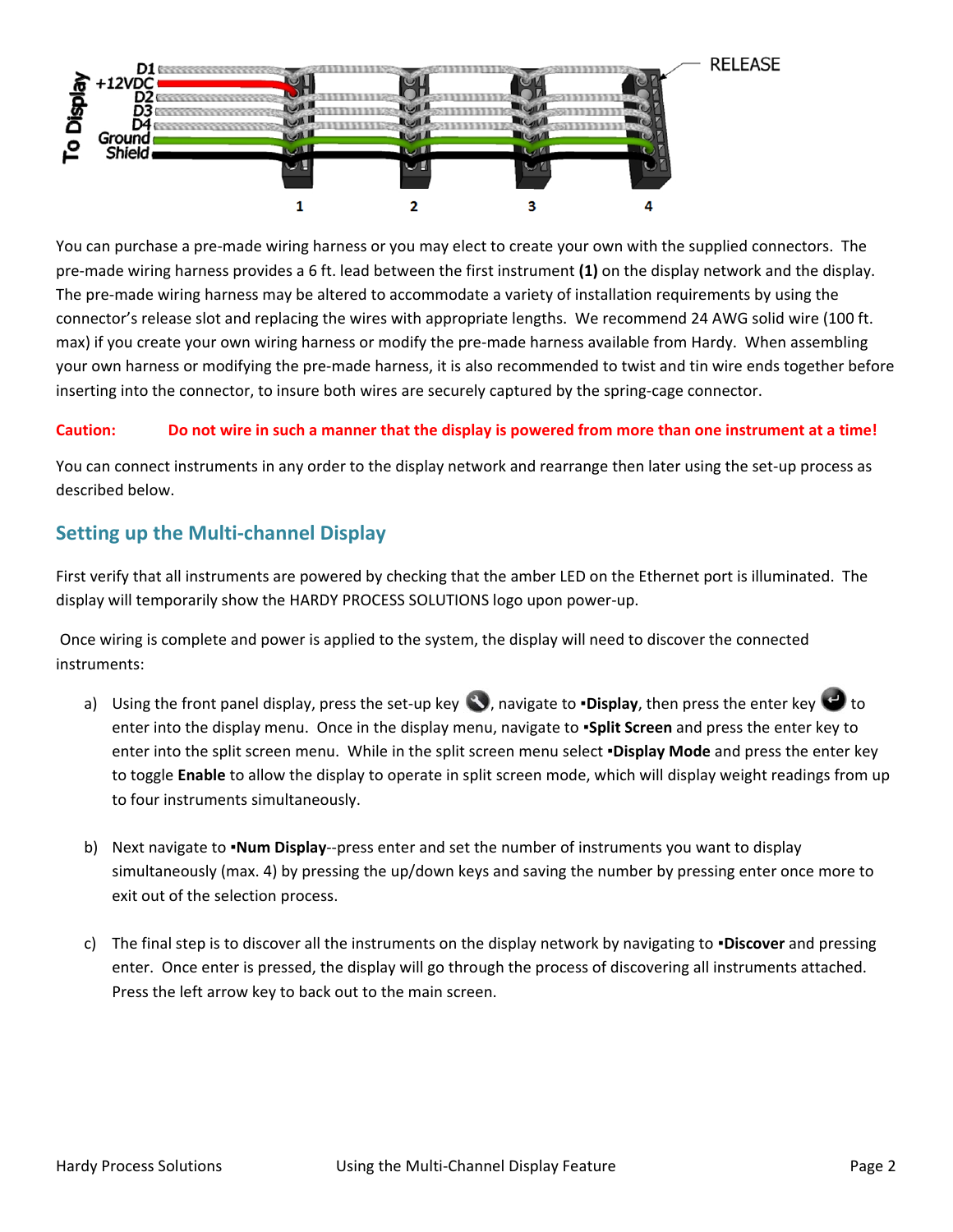# **Toggling Split Screen Mode**

When you enable split screen mode, the enter key  $\bigodot$  serves the function of allowing you to view and operate just one attached instrument or show up to four instruments at the same time. To toggle between split screen mode and a single instrument, simply press the enter button.

To view or modify a specific channel shown in split-screen mode, move the outline present around one of the four quadrants (as shown below) by pressing the up/down/left/right arrow keys. Once the outline is shown around the channel, pressing enter will show the channel in full screen mode and allow the user to enter the set-up menus for that channel. Again, to toggle back into split screen mode, simply press the enter key.



### **Customizing Split Screen Mode**

The display has several additional features that allow you to customize each channel shown in split screen mode, such as naming a channel, changing the position of a channel, and changing the background or foreground of an individual channel.

Customization simplifies the use and operation of the weighing system by making it clear which instrument you are viewing at all times.

### *Naming a channel:*

Using the up/down/left/right arrow keys, select the channel you wish to rename by highlighting the quadrant and pressing the enter key as described above. Once the channel is selected and shown in full screen mode, press the set-up key  $\bullet$ , navigate to **·Setup**, navigate to **·Instrument ID,** then press the enter key **the** to allow modification of the instrument ID. In the example shown below, the channel was named **KETTLE 6** to ease identification for the operator and maintenance personnel.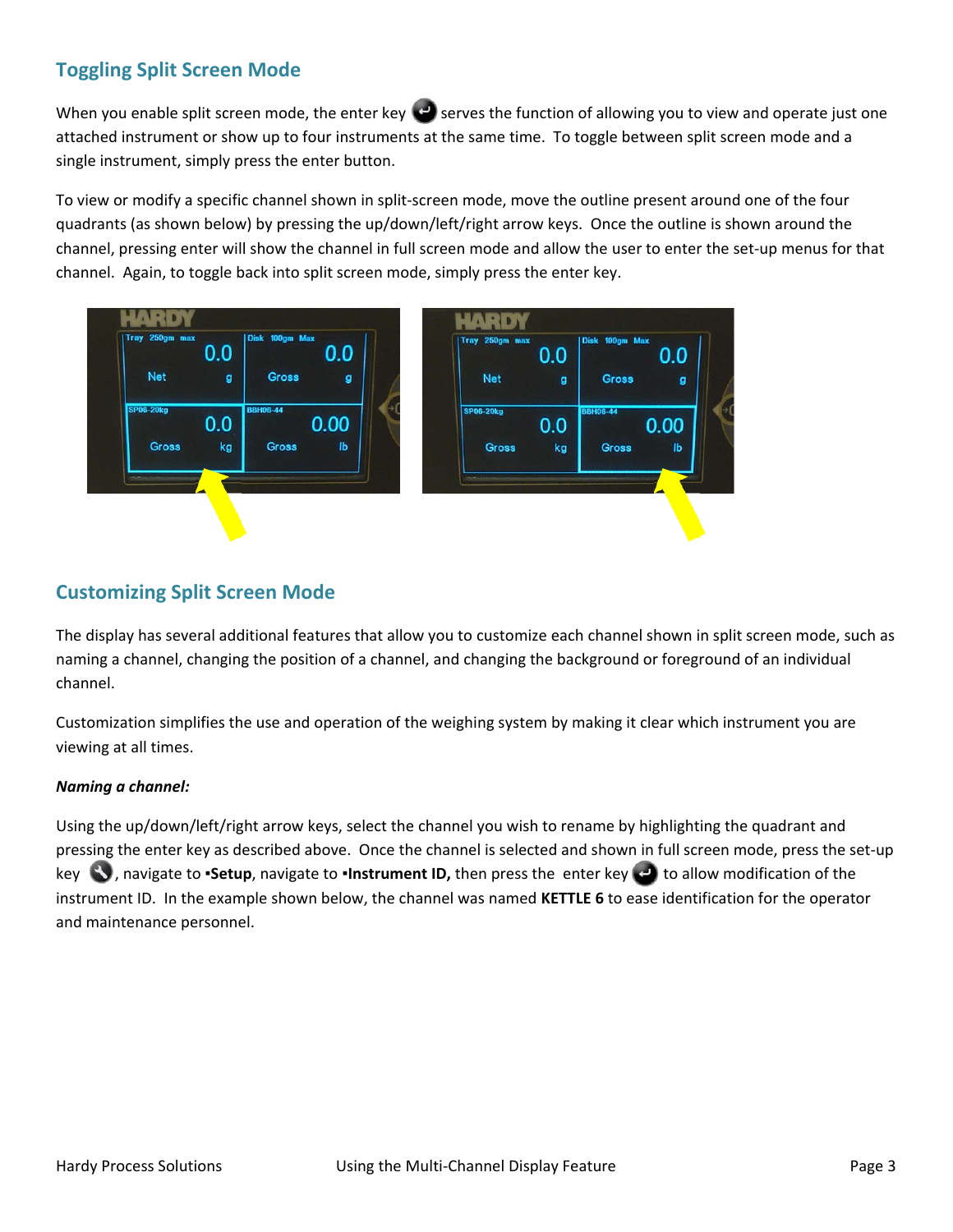

Press the enter key to save the customized instrument ID, then use the left arrow to back out of the set-up menu until the full screen mode is shown. As described above, toggle to split screen mode by pressing the enter key. Repeat as necessary for additional channels.

### *Changing position of a channel:*

A channel can be moved and shown in any one of the four quadrants while operating in split screen mode to allow the user to view the weighing system in a more logical order.

To change the position of a channel in the split screen quadrant, navigate to **▪Display Order** found in the **▪Split Screen** menu (set-up > **▪Display** > **▪Split Screen** > **▪Display Order**).

Change the order shown by using the up/down keys and selecting the channel by pressing enter. The outline around the channel will become **BOLD** when it is selected. Move the channel position by again using the up/down keys and release the channel in its new position by pressing the enter key  $\Box$ .



The top row is the upper-left quadrant, the second row is the upper-right quadrant, the third row is the lower-left quadrant and the last row is the lower-right quadrant.

### *Changing a channel foreground or background:*

Changing the foreground and background of a channel can help differentiate one channel from others shown in split screen mode. In the example below, the Total Batch weight is shown with a black foreground and white background.